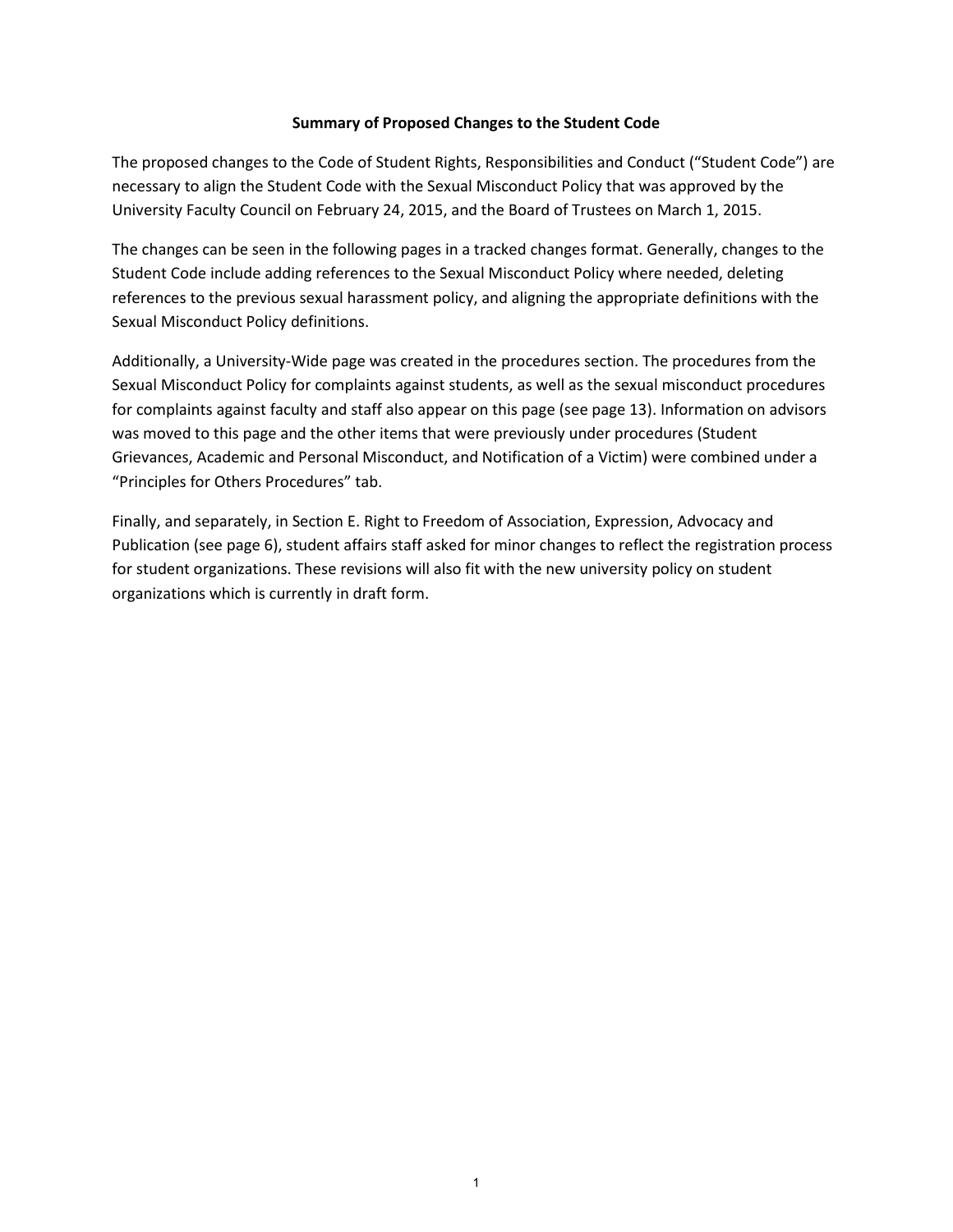### **The Code**

### **PreamblePurpose of the Code**

The purposes of Indiana University include the advancement of knowledge, the pursuit of truth, the development of students, and the promotion of the general well-being of society. As a community, we share a dedication to maintaining an environment that supports trust, respect, honesty, civility, free inquiry, creativity, and an open exchange of ideas.

Individual rights are best protected by a collective commitment to mutual respect. A student who accepts admission to Indiana University agrees to:

- be ethical in his or her participation in the academic community,
- take responsibility for what he or she says and does,
- behave in a manner that is respectful of the dignity of others, treating others with civility and understanding, and
- use university resources and facilities in appropriate ways consistent with their purpose and in accordance with applicable polices.

Every Indiana University student is responsible for reading and understanding this Statement, as well as other expectations identified by individual schools or organizations relevant to an academic major, professional field, or on-campus residence. This Code of Student Rights, Responsibilities, and Conduct is intended to identify the basic rights, responsibilities, and expectations of all students and student groups to serve as a guide for the overall student experience at Indiana University.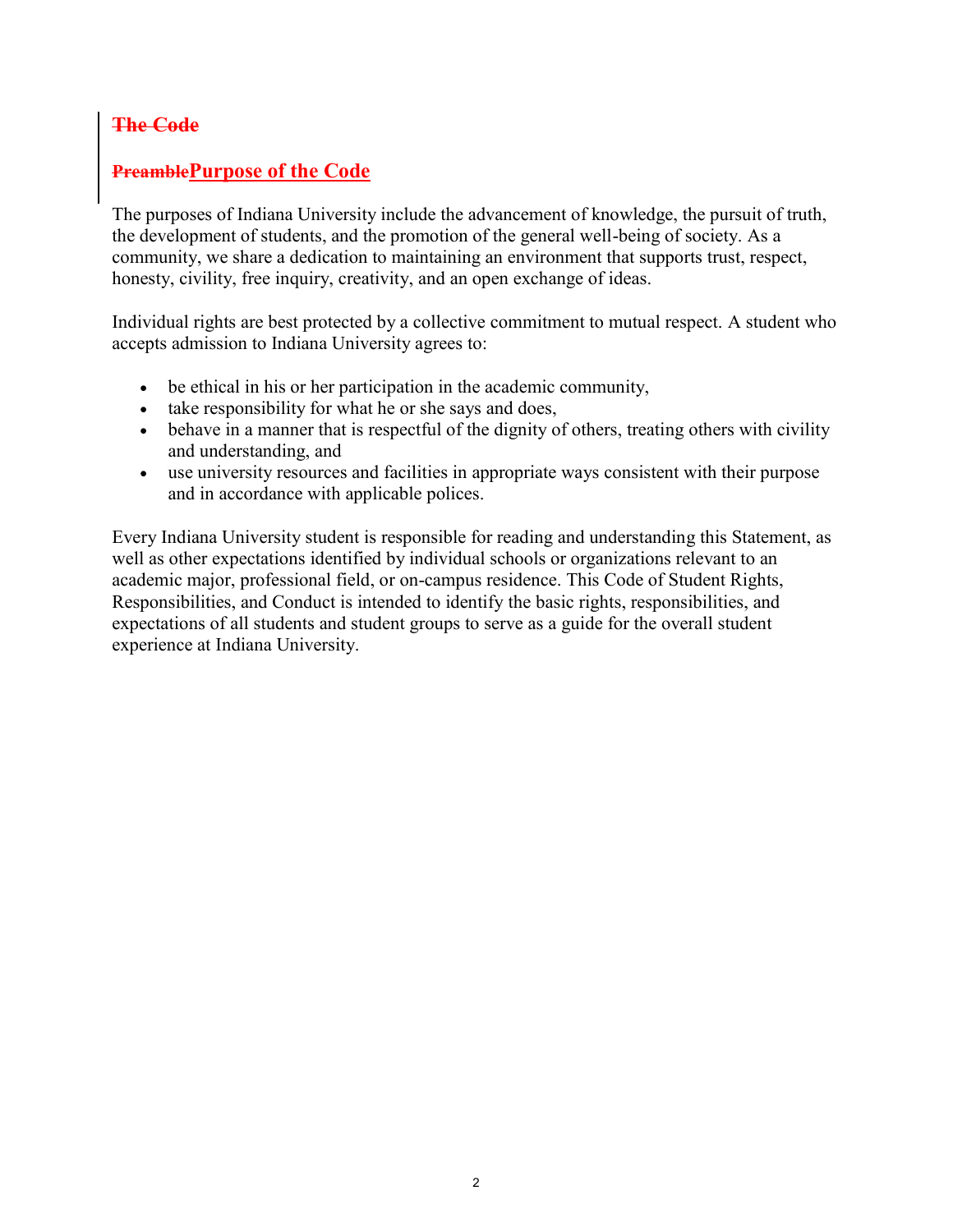## **B. Right to Freedom from Discrimination**

Students have the right to study, work, and interact in an environment that is free from discrimination in violation of law or university policy by any member of the university community. Students at Indiana University are expected to respect the rights and dignity of other students, faculty, and staff.

The university will not exclude any person from participation in its programs or activities on the basis of arbitrary considerations of such characteristics as age, color, disability, ethnicity, sex, gender, gender identity, marital status, national origin, race, religion, sexual orientation, or veteran status.

A student has the right to be free from such discrimination by other students that has the effect of interfering with the student's ability to participate in programs or activities of the university.

Students wishing more information regarding these statements should consult the following policies:

- [Non-Discrimination/Equal Opportunity/Affirmative Action](http://policies.iu.edu/policies/categories/administration-operations/equal-opportunity/Equal-Opportunity-Affirmative-Action.shtml)
- [Americans with Disabilities Act \(ADA\)](http://policies.iu.edu/policies/categories/administration-operations/equal-opportunity/ADA-policy.shtml)
- [Sexual Misconduct](http://policies.iu.edu/policies/categories/administration-operations/equal-opportunity/sexual-misconduct.shtml)

Indiana University administrators are responsible for publicizing and implementing the university's [Non-Discrimination/Equal Opportunity/Affirmative Action Policy](http://policies.iu.edu/policies/categories/administration-operations/equal-opportunity/Equal-Opportunity-Affirmative-Action.shtml) and [Sexual Misconduct](http://policies.iu.edu/policies/categories/administration-operations/equal-opportunity/sexual-misconduct.shtml)  [Policy](http://policies.iu.edu/policies/categories/administration-operations/equal-opportunity/sexual-misconduct.shtml) affirmative action policy in their respective areas of jurisdiction. Students who believe that they are victims of discrimination may obtain information concerning the university's affirmative action policyapplicable policies and complaint procedures from the campus affirmative action officer, Title IX Coordinator, or the dean of students office.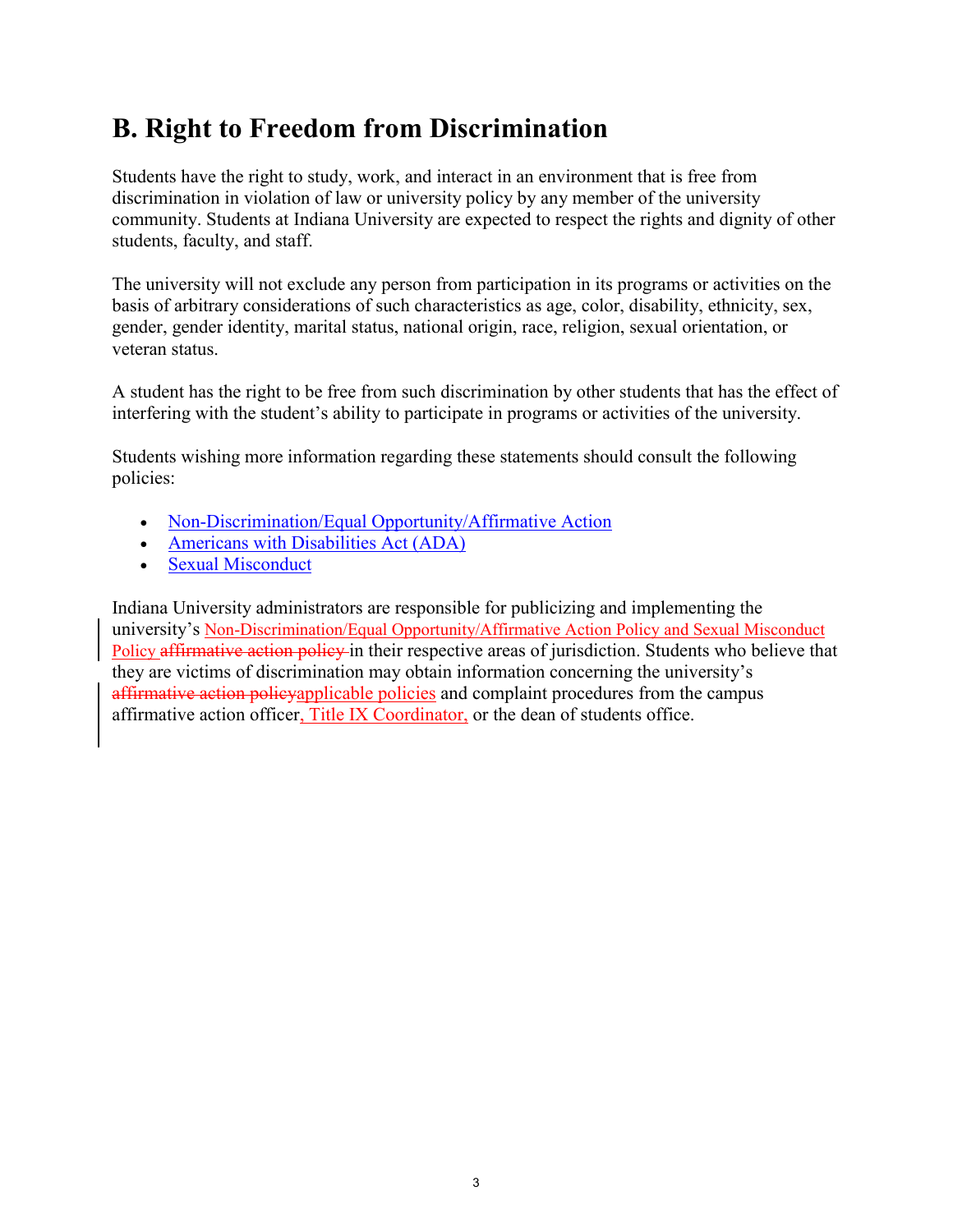## **C. Right to Freedom from Harassment**

A student has the right to be free from sexual or discriminatory harassment a) in any building or at any location on any university property, or b) that occurs in a building or on property that is not university property if the harassment arises from university activities that are being conducted off the university campus or if the harassment compromises undermines the security of the university community or the integrity of the educational process, or poses a serious threat..

Sexual harassment is unwelcome sexual advances, including requests for sexual favors and other unwelcome conduct of a sexual nature, when submission to such conduct is made, either explicitly or implicitly, a term or condition of a student's education, or submission to or rejection of such conduct by a student is used as the basis for academic conditions affecting the student; or the conduct has the effect of unreasonably interfering with an individual's academic performance or creating an intimidating, hostile, or offensive learning environment.

Sexual harassment is unwelcome conduct or behavior of a sexual nature. Sexual harassment includes sexual violence (see definition). Both violent and non-violent sexual harassment is prohibited. Sexual harassment can include unwelcome sexual advances, requests for sexual favors and other verbal, nonverbal, written, electronic (e.g. by e-mail, text, social media, etc.), or physical conduct of a sexual nature. Sexual harassment occurs when:

- 1. submission to or rejection of such conduct is made either explicitly or implicitly a condition of an individual's employment or academic standing or is used as the basis for employment decisions or for academic evaluation, grades, or advancement (quid pro quo), or when
- 2. such conduct is sufficiently severe, pervasive or persistent to limit or deny a person's ability to participate in or benefit from the University's educational programs or affects employment, creating a hostile environment.

Discriminatory harassment is defined as conduct that targets an individual based upon age, color, religion, disability, race, ethnicity, national origin, sex, gender, gender identity, sexual orientation, marital status, or veteran's status and that adversely affects a term or condition of an individual's education, housing, or participation in a university activity; or has the purpose or effect of unreasonably creating an intimidating, hostile, or offensive environment for academic pursuits, housing, or participation in university activities.

The Indiana [University Sexual Misconduct Policy,](http://policies.iu.edu/policies/categories/administration-operations/equal-opportunity/sexual-misconduct.shtml) University Policy Against Sexual Harassment, as adopted by the Board of Trustees June 15,1998March 1,2015, provides procedures for handling complaints concerning all forms of sexual misconduct including sexual harassment. Violations of discriminatory harassment policy are handled under existing procedures for handling complaints of discrimination.

Indiana University administrators are responsible for publicizing and implementing the university's [Non-Discrimination/Equal Opportunity/Affirmative Action Policy](http://policies.iu.edu/policies/categories/administration-operations/equal-opportunity/Equal-Opportunity-Affirmative-Action.shtml) and [Sexual Misconduct](http://policies.iu.edu/policies/categories/administration-operations/equal-opportunity/sexual-misconduct.shtml)  [Policy](http://policies.iu.edu/policies/categories/administration-operations/equal-opportunity/sexual-misconduct.shtml) affirmative action and harassment policies in their respective areas of jurisdiction. Students who believe that they are victims of discrimination may obtain information concerning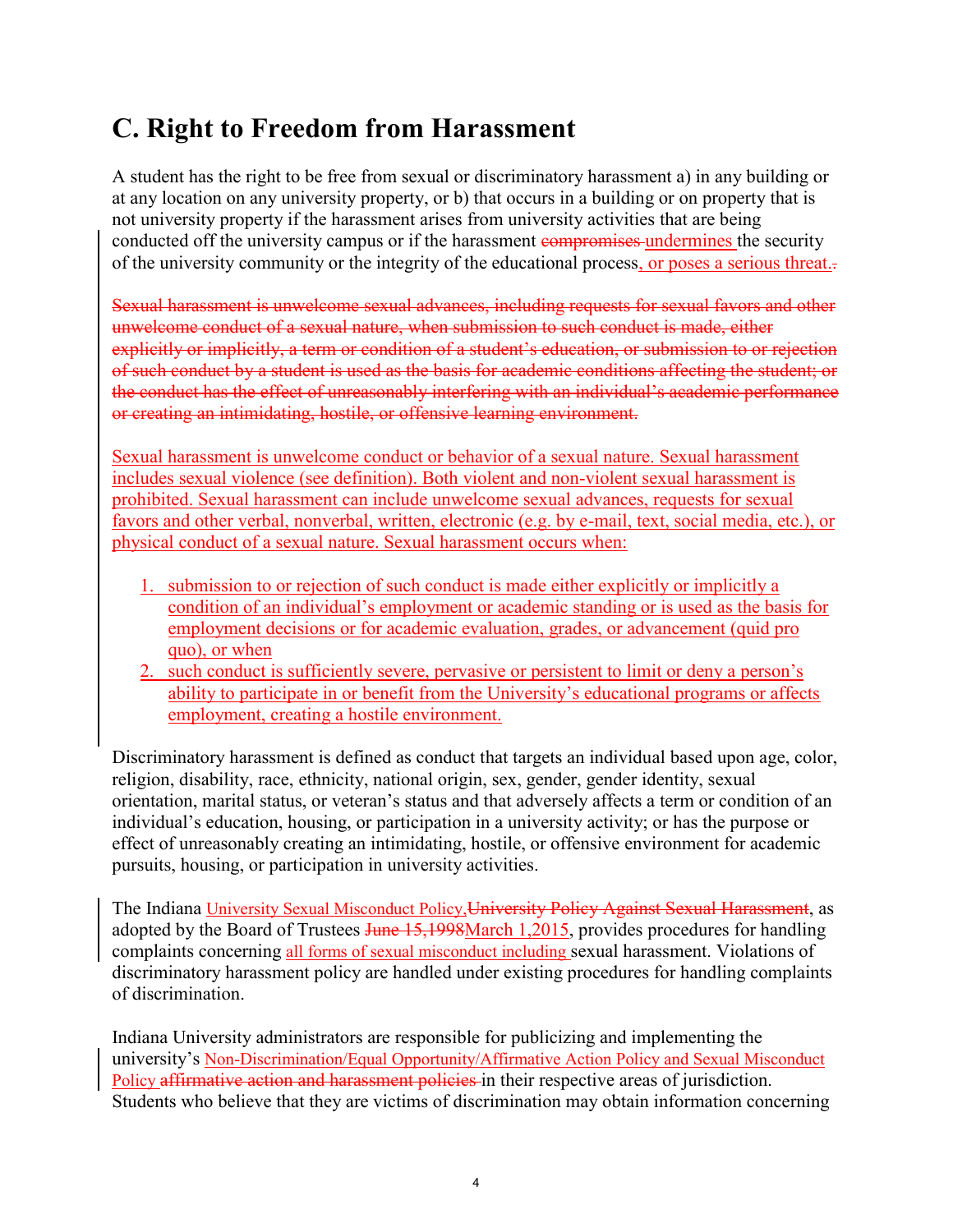the university's <del>affirmative action policyapplicable policies</del> and <del>complaint p</del>rocedures from the campus affirmative action officer, Title IX Coordinator, or the dean of students office.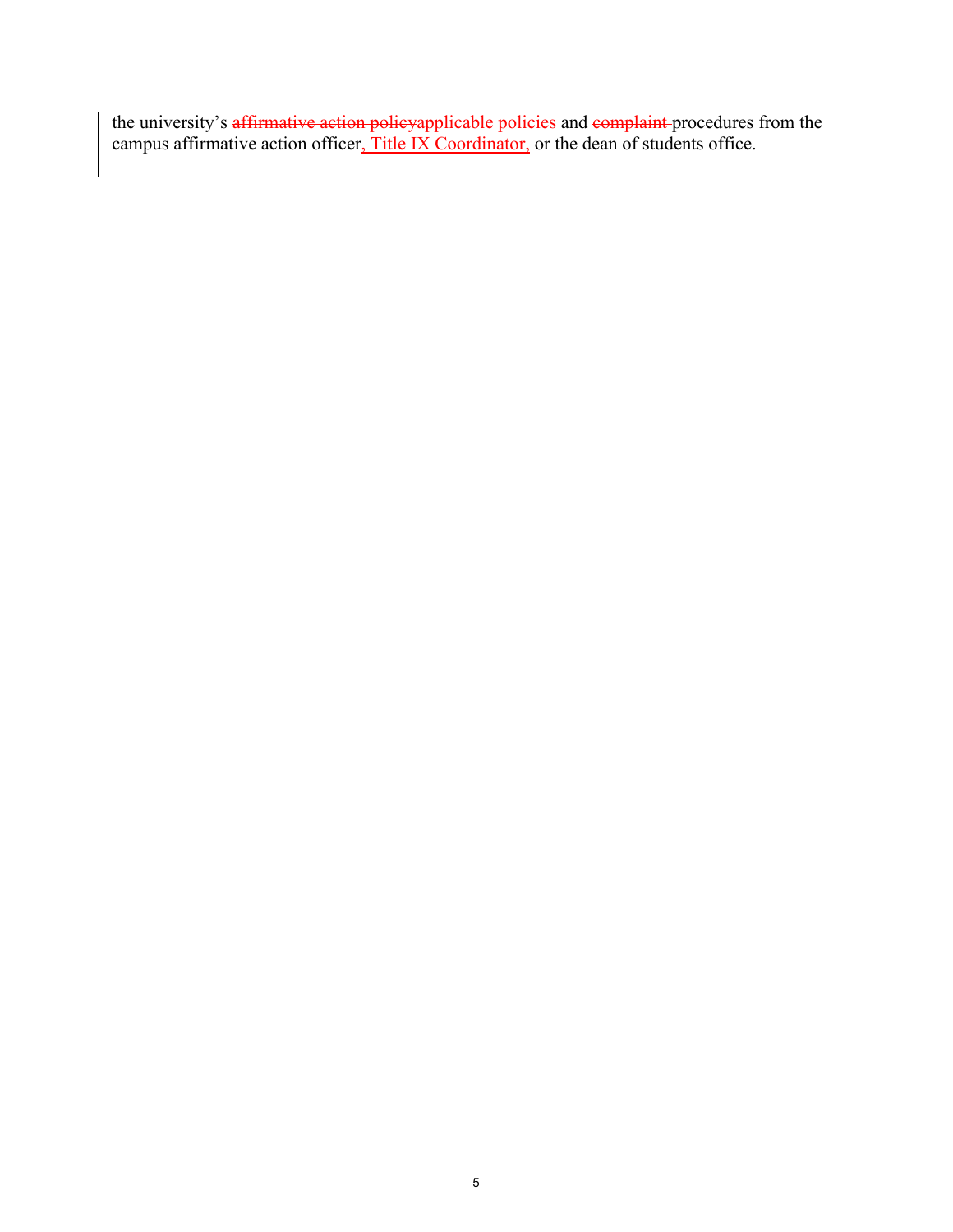## **E. Right to Freedom of Association, Expression, Advocacy, and Publication**

Students are free to form, join, and participate in groups or organizations that promote student interests, including but not limited to groups or organizations that are organized for intellectual, religious, social, economic, political, recreational, or cultural purposes.

In accordance with the state and federal Constitution and university policy, the university recognizes the rights of all students to engage in discussion, to express thoughts and opinions, and to assemble, speak, write, publish or invite speakers on any subject without university interference or fear of university disciplinary action.

Students may engage in peaceful and orderly protests, demonstrations, and picketing that do not disrupt functions of the university, subject to appropriate regulation concerning time, place, and manner. If a student feels that this right has been violated, the student may file a request with the dean of students for an investigation and appropriate action.

Students who publish student publications under university auspices have the right to be free of university censorship. Student editors and managers may be suspended or removed from their positions only for proper cause and by appropriate proceedings conducted by the agency responsible for the appointment of such editors and managers.

Indiana University does not require a student group or organization to register and be approved by the university. Student groups and organizations must comply with all federal, state and local laws, as well as university policies.

A student group or which chooses to register as an organization may be authorized to use select Uuniversity services and facilities for extracurricular activities, subject to the procedures established by the dean of studentsstudent affairs office on each campus. Student groups and student organizations must comply with all federal, state and local laws, as well as any applicable university policies.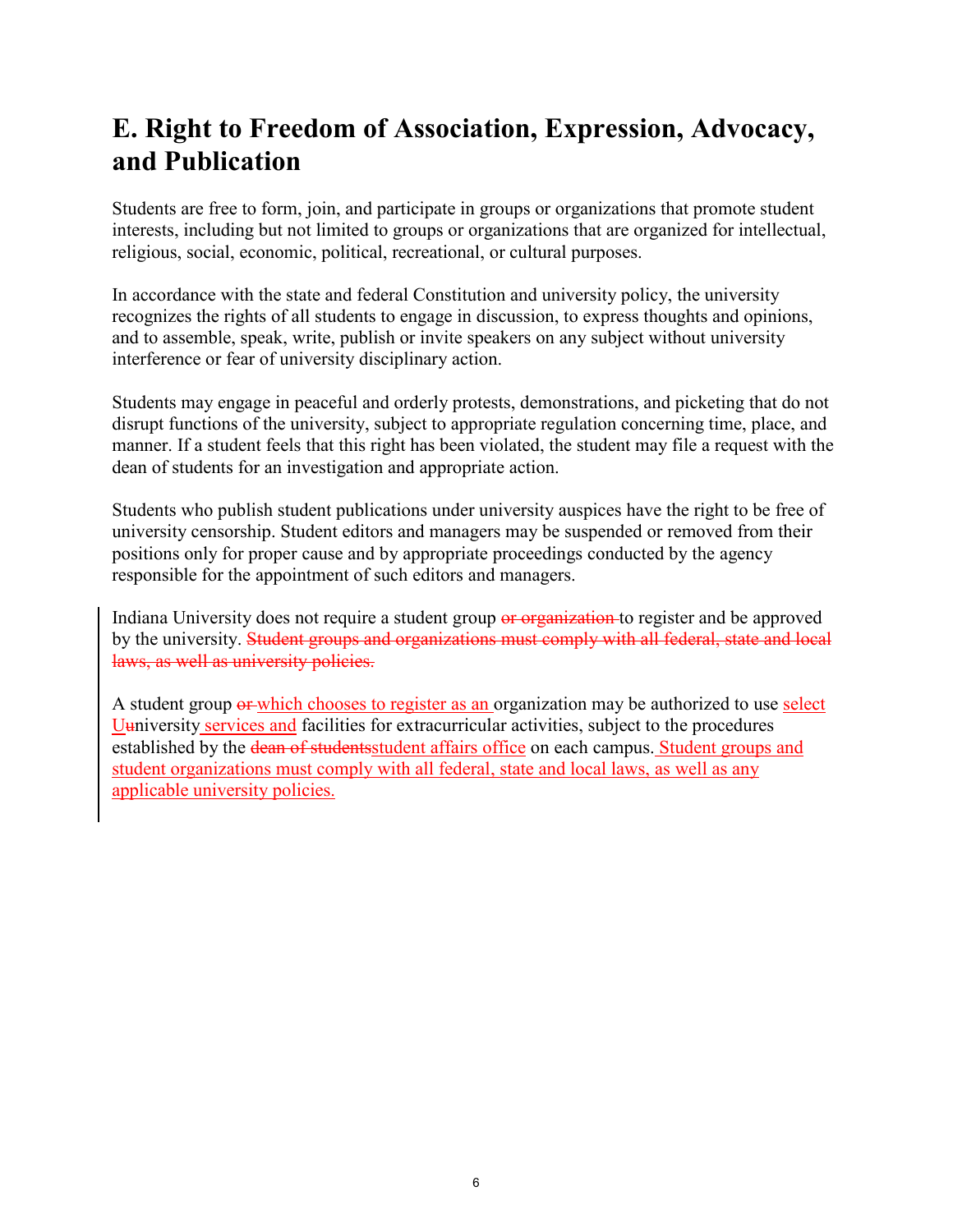## **H. Be responsible for their behavior, and respect the rights and dignity of others both within and outside of the university community.**

The university may discipline a student for the following **acts of personal misconduct that occur on university property**, including but not limited to academic and administration buildings, residence halls, athletic and recreational facilities, and other university-serviced property, such as sororities and fraternities:

- 1. Dishonest conduct including, but not limited to, false accusation of misconduct, forgery, alteration, or misuse of any university document, record, or identification; and giving to a university official information known to be false.
- 2. Assuming another person's identity or role through deception or without proper authorization. Communicating or acting under the guise, name, identification, e-mail address, signature, or other indications of another person or group without proper authorization or authority.
- 3. Knowingly initiating, transmitting, filing, or circulating a false report or warning concerning an impending bombing, fire, or other emergency or catastrophe; or transmitting such a report to an official or an official agency.
- 4. Unauthorized release or use of any university access codes for computer systems, duplicating systems, and other university equipment.
- 5. Conduct that is lewd, indecent, or obscene-and/or is in violation of the [Sexual](http://policies.iu.edu/policies/categories/administration-operations/equal-opportunity/sexual-misconduct.shtml) [Misconduct Policy, UA-03.](http://policies.iu.edu/policies/categories/administration-operations/equal-opportunity/sexual-misconduct.shtml)
- 6. Disorderly conduct, including obstructive and disruptive behavior that interferes with teaching, research, administration, or other university or university-authorized activity. (See Guidelines for Dealing with Disruptive Students in Academic Settings, University Faculty Council, April 12, 2005.)
- 7. Actions that endanger one's self, others in the university community, or the academic process.
- 8. Failure to comply with the directions of authorized university officials in the performance of their duties, including failure to identify oneself when requested to do so; failure to comply with the terms of a disciplinary sanction; or refusal to vacate a university facility when directed to do so.
- 9. Unauthorized entry, use, or occupancy of university facilities.
- 10. Unauthorized taking, possession, or use of university property or services or the property or services of others.
- 11. Damage to or destruction of university property or the property belonging to others.
- 12. Unauthorized setting of fires on university property; unauthorized use of or interference with fire equipment and emergency personnel.
- 13. Unauthorized possession, use, manufacture, distribution, or sale of illegal fireworks, incendiary devices, or other dangerous explosives.
- 14. Possession of any weapon or potential weapon on any university property contrary to law or university policy; possession or display of any firearm on university property, except in the course of an authorized activity.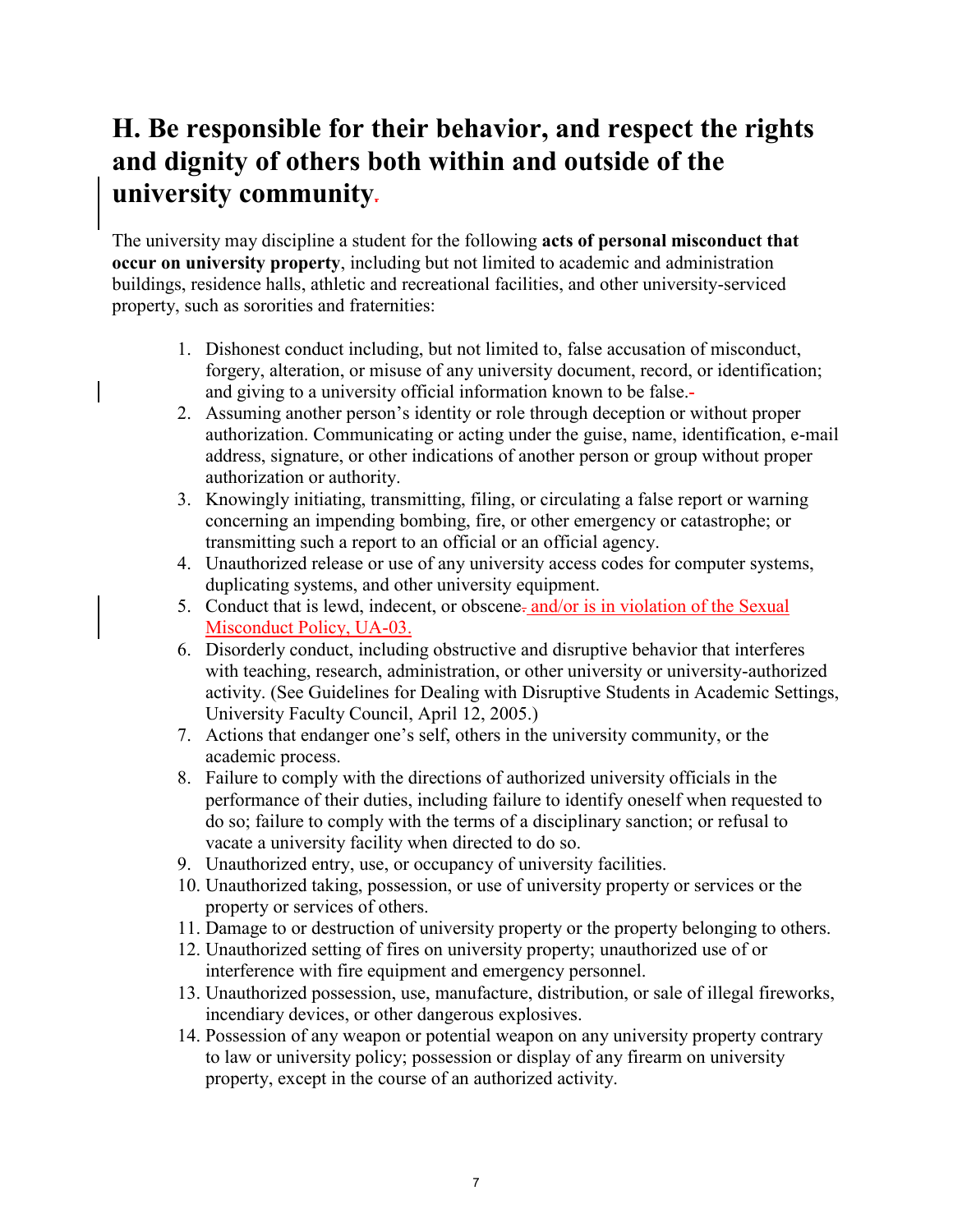- 15. Sale of any firearms from university property or using university facilities, including through computer and telephone accounts; intentional possession of a dangerous article or substance as a potential weapon.
- 16. Acting with violence.
- 17. Aiding, encouraging, or participating in a riot.
- 18. Harassment, including sexual harassment, as defined in [Part I \( c \) of the Code.](http://webtest.iu.edu/~stucode/rights/harassment.html)
- 19. Stalking or hazing of any kind whether the behavior is carried out verbally, physically, electronically, or in written form.
	- a. Stalking is defined as repeated, unwanted contact in the forms of, including but not limited to, phone calls, e-mail, physical presence, and regular mail.
		- a. Stalking, as defined in the [Sexual Misconduct Policy,](http://policies.iu.edu/policies/categories/administration-operations/equal-opportunity/sexual-misconduct.shtml#definitions) a knowing or an intentional course of conduct involving repeated or continuing harassment of another person that would cause a reasonable person to feel terrorized, frightened, intimidated, or threatened and that actually causes the victim to feel terrorized, frightened, intimidated, or threatened. The term does not include statutorily or constitutionally protected activity.
		- a.b.Hazing is defined as any conduct that subjects another person, whether physically, mentally, emotionally, or psychologically, to anything that may endanger, abuse, degrade, or intimidate the person as a condition of association with a group or organization, regardless of the person's consent or lack of consent.
- 20. Physical abuse of any person, including the following:
	- a. The use of physical force or violence to restrict the freedom of action or movement of another person or to endanger the health or safety of another person;
	- b. Physical behavior that involves an express or implied threat to interfere with an individual's personal safety, academic efforts, employment, or participation in university-sponsored extracurricular activities or causes the person to have a reasonable apprehension that such harm is about to occur; or
	- c. Physical behavior that has the purpose or reasonably foreseeable effect of interfering with an individual's personal safety, academic efforts, employment, or participation in university-sponsored extracurricular activities or causes the person to have a reasonable apprehension that such harm is about to occur;
	- d. Sexual assault, including the following: while any party involved is in an impaired state;
	- b. Sexual contact with another person without consent, including while any party involved is in an impaired state.
		- 1. When an individual subject another person to sexual penetration (as defined in the [Sexual Misconduct Policy, UA-03\)](http://policies.iu.edu/policies/categories/administration-operations/equal-opportunity/sexual-misconduct.shtml#definitions) (i) without the consent of the person, (ii) when the individual knew or should have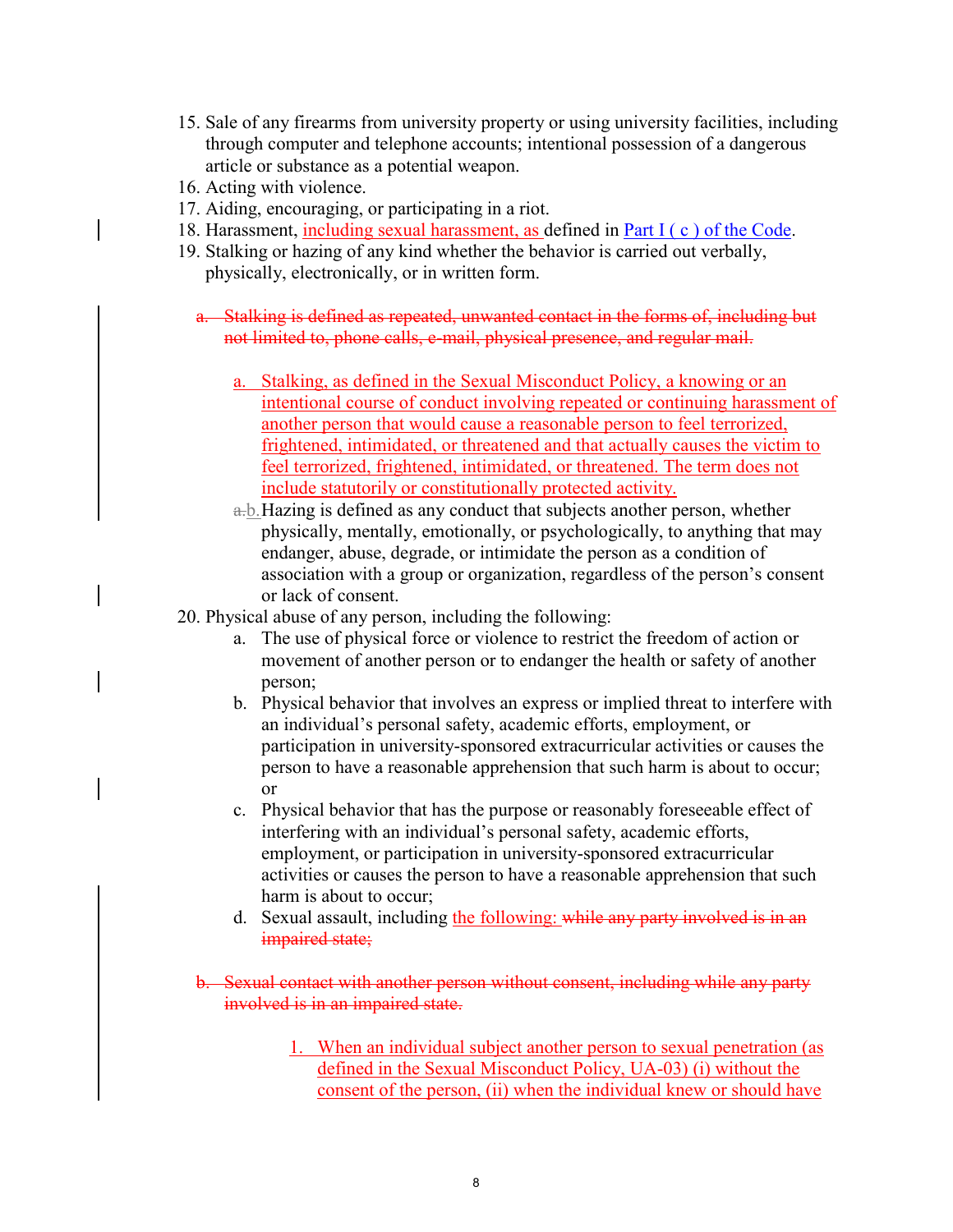known that the other person was mentally or physically incapable of resisting or appreciating the nature of the other person's own conduct, (iii) or when the other person is less than sixteen years of age; or

- 2. When an individual touches another person for the purpose of sexual arousal or gratification of either party (i) without consent of the person, or (ii) when the actor knew or should have known that the person was physically or mentally incapable of resisting or appraising the nature of the person's own conduct, (iii) or when the person is less than sixteen years of age.
- e. Physical abuse that consitutes dating or domestic violence as defined in the [Sexual Misconduct Policy, UA-03.](http://policies.iu.edu/policies/categories/administration-operations/equal-opportunity/sexual-misconduct.shtml#definitions)
- 21. Verbal abuse of another person, including the following:
	- a. An express or implied threat to:
		- 1. Interfere with an individual's personal safety, academic efforts, employment, or participation in university-sponsored activities and that under the circumstances causes the person to have a reasonable apprehension that such harm is about to occur; or
		- 2. Injure that person, or damage his or her property; or
	- b. "Fighting words" that are spoken face-to-face as a personal insult to the listener or listeners in personally abusive language inherently likely to provoke a violent reaction by the listener or listeners to the speaker.
	- c. Verbal abuse that constitutes dating or domestic violence as defined in the [Sexual Misconduct Policy, UA-03.](http://policies.iu.edu/policies/categories/administration-operations/equal-opportunity/sexual-misconduct.shtml#definitions)
- 22. Unauthorized possession, use, or supplying alcoholic beverages to others contrary to law or university policy.
	- a. Indiana University prohibits:
		- 1. Public intoxication, use, or possession of alcoholic beverages on university property (including any undergraduate residence supervised by the university, including fraternity and sorority houses) except as otherwise noted in Part II, Section H (22) b and Part II, Section H (22) c.
		- 2. Providing alcohol contrary to law.
	- b. The dean of students of each campus has discretion to allow exceptions to Part II, Section H (22) a, allowing use or possession of alcohol by persons, including students, who meet the minimum drinking age standards of the State of Indiana, under the following circumstances:
		- 1. Use or possession of alcoholic beverages by persons who are of lawful drinking age may be generally permitted in residences supervised by the university, including fraternity and sorority houses, when specifically approved by the campus dean of students. Such use or possession may be allowed in residence rooms, apartments, and certain common areas as specifically approved by the dean of students. However, use or possession under this section shall be permitted only in residences supervised by a live-in employee specifically charged with policy enforcement.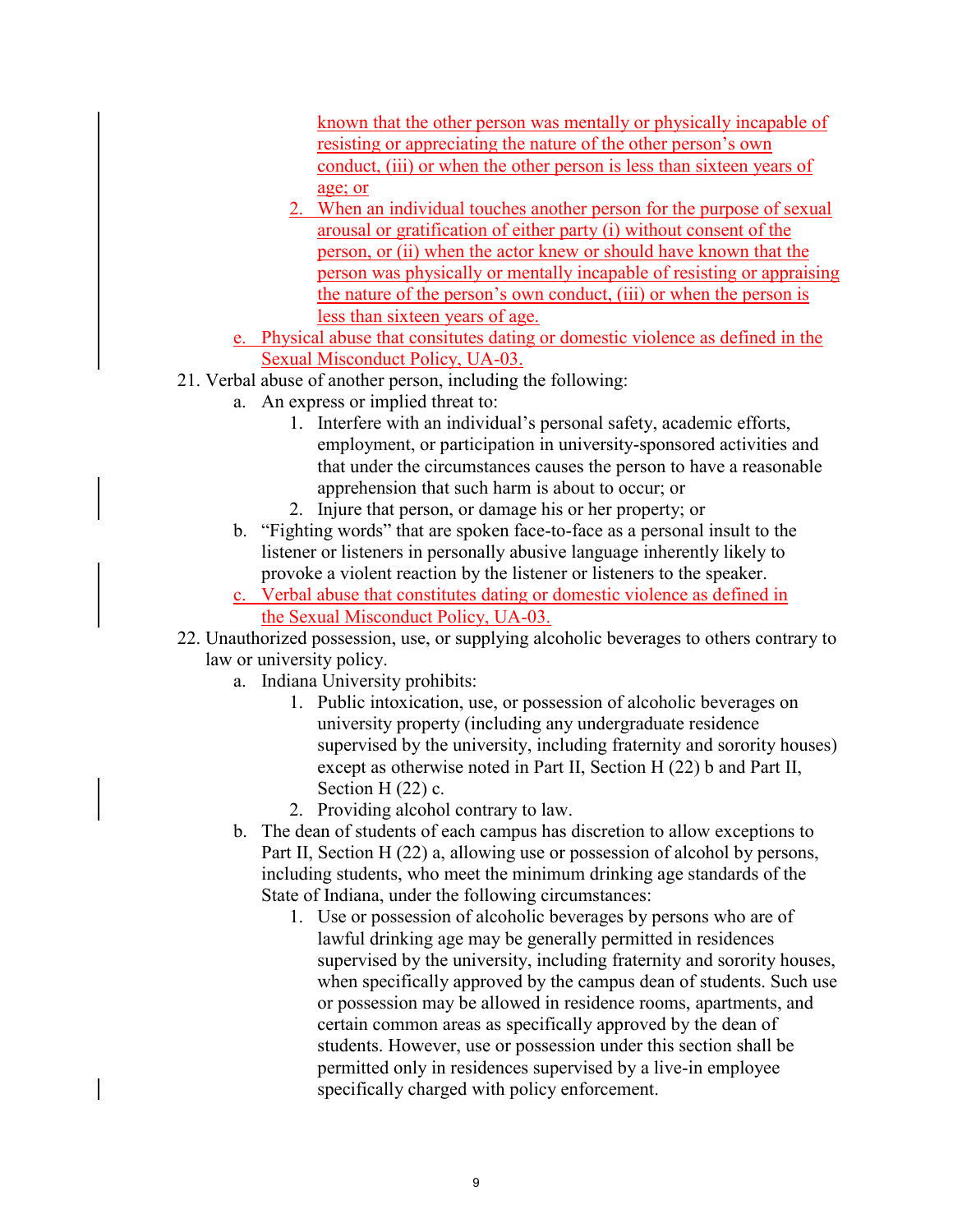- 2. Use or possession of alcoholic beverages may be permitted on an event-by-event basis in designated undergraduate residences (including fraternity and sorority houses) supervised by a live-in employee specifically charged with policy enforcement, when temporary permission is granted by the dean of students for events at which persons of lawful drinking age may lawfully possess and use alcoholic beverages.
- c. The chancellor of each campus has discretion to allow exceptions to Part II, Section H (22) a, allowing use or possession of alcohol by persons, including students, who meet the minimum drinking age standards of the State of Indiana, under the following circumstances:
	- 1. Use or possession of alcoholic beverages may be permitted in facilities such as student unions or on-campus hotels, including guest rooms and other areas, specifically approved by the campus chancellor.
	- 2. Use or possession of alcoholic beverages may be permitted in other areas, such as private offices and faculty lounges, not accessible to the public.
	- 3. Use or possession of alcoholic beverages may be permitted in areas accessible to the public, if specifically approved by the campus chancellor.
- d. Indiana University also permits the nonconspicuous possession of alcoholic beverages on university property when in transit to areas where they may be possessed or used under the provisions above.
- e. Student organizations that serve or permit possession of alcoholic beverages at student organization functions, on or off campus, may be disciplined if violations of alcoholic beverage laws or of university regulations occur. Individual students who plan, sponsor, or direct such functions also may be subject to discipline.
- f. The chancellor or dean of students may make rules covering these uses. Those rules shall be enforceable as provisions of this Code.
- 23. Unauthorized possession, manufacture, sale, distribution, or use of illegal drugs, any controlled substance, or drug paraphernalia. Being under the influence of illegal drugs or unauthorized controlled substances.
- 24. Intentionally obstructing or blocking access to university facilities, property, or programs.
- 25. Violation of other disseminated university regulations, policies, or rules. Examples of such regulations include but are not limited to university computing policies, residence hall policies, and recreational sports facility policies.
- 26. A violation of any Indiana or federal criminal law.
- 27. Engaging in or encouraging <u>retaliation or</u> any behavior or activity that threatens or intimidates any potential participant in a judicial process-, and/or that is in violation of the [Sexual Misconduct Policy, UA-03.](http://policies.iu.edu/policies/categories/administration-operations/equal-opportunity/sexual-misconduct.shtml#definitions)
- 27.28. Engaging in conduct in violation of the Sexual Misconduct Policy (UA-03) not otherwise covered in H1 through H27 of this section.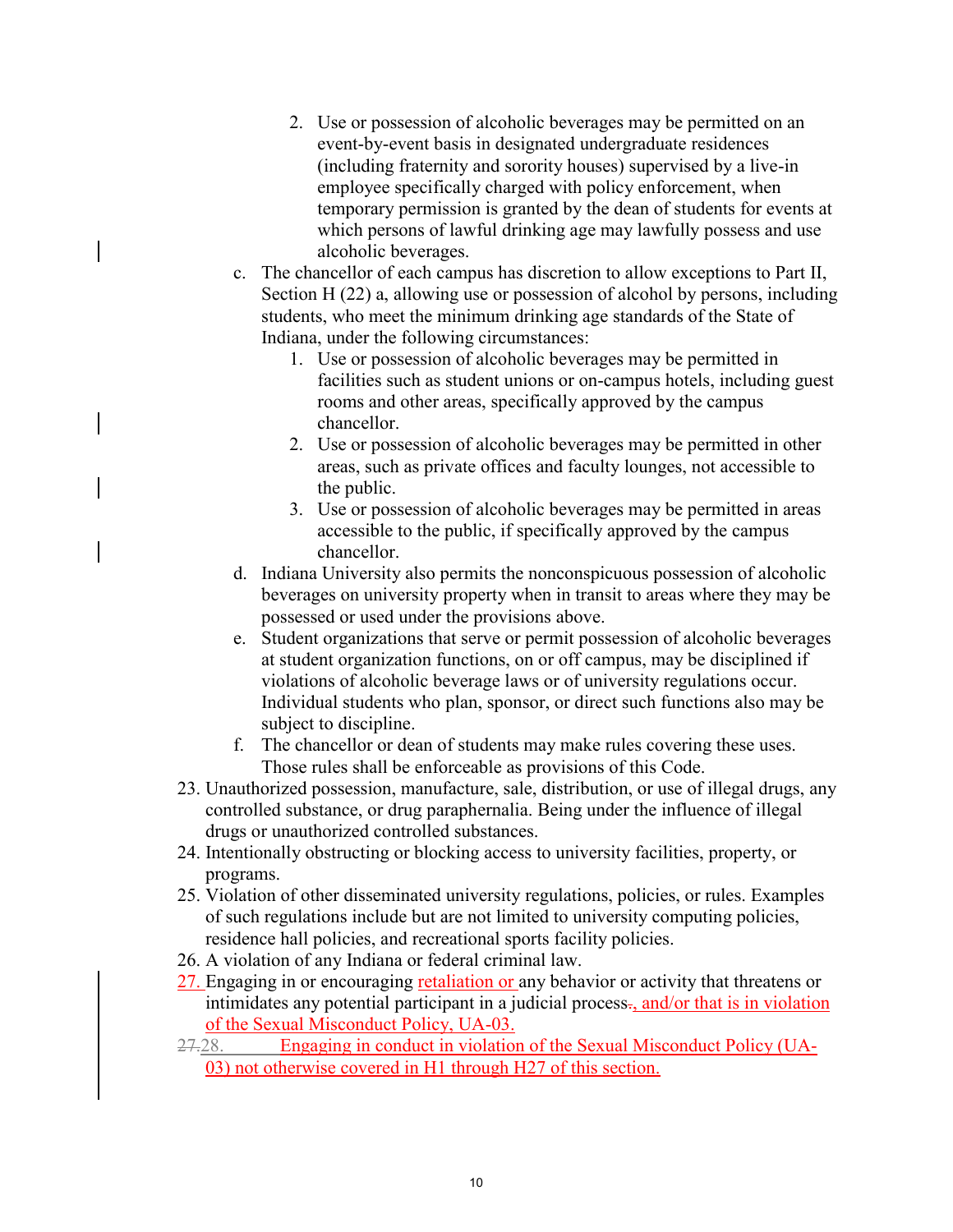#### **Part II: Student Responsibilities**

#### **I. Personal Misconduct Not on University Property.**

The university may discipline a student for **acts of personal misconduct or criminal acts that are not committed on university property** if the acts arise from university activities that are being conducted off the university campus, or if the misconduct undermines the security of the university community or the integrity of the educational process or poses a serious threat to self or others.

- 1. Indiana University is committed to the promotion of a civil community both on campus and off campus.
- 2. Indiana University regards off-campus activity, including but not limited to universitysponsored events, as an integral part of a student's academic, personal, and professional growth. Thus, the university recognizes the right of all students to expect that the university will subject individuals to the same responsibilities and disciplinary procedures when conduct:
	- a. Adversely impacts the university's mission, or the tenets of this Code, such as altering academic transcripts, harassment of any kind, trafficking in term papers, use of a computer or other electronic device to obtain unauthorized access to information;
	- b. Presents a clear danger to the personal safety of any person or the protection of any person's property, such as alcohol and drug offenses, arson, battery, fraud, hazing, participation in group violence, rape, sexual assault, stalking, or theft;
	- c. Violates policies of an academic program and related facilities, including but not limited to an off-campus clinical, field, internship, or in-service experience, or an overseas study program.

c.d.Is in violation of the [Sexual Misconduct Policy, UA-03.](http://policies.iu.edu/policies/categories/administration-operations/equal-opportunity/sexual-misconduct.shtml#definitions)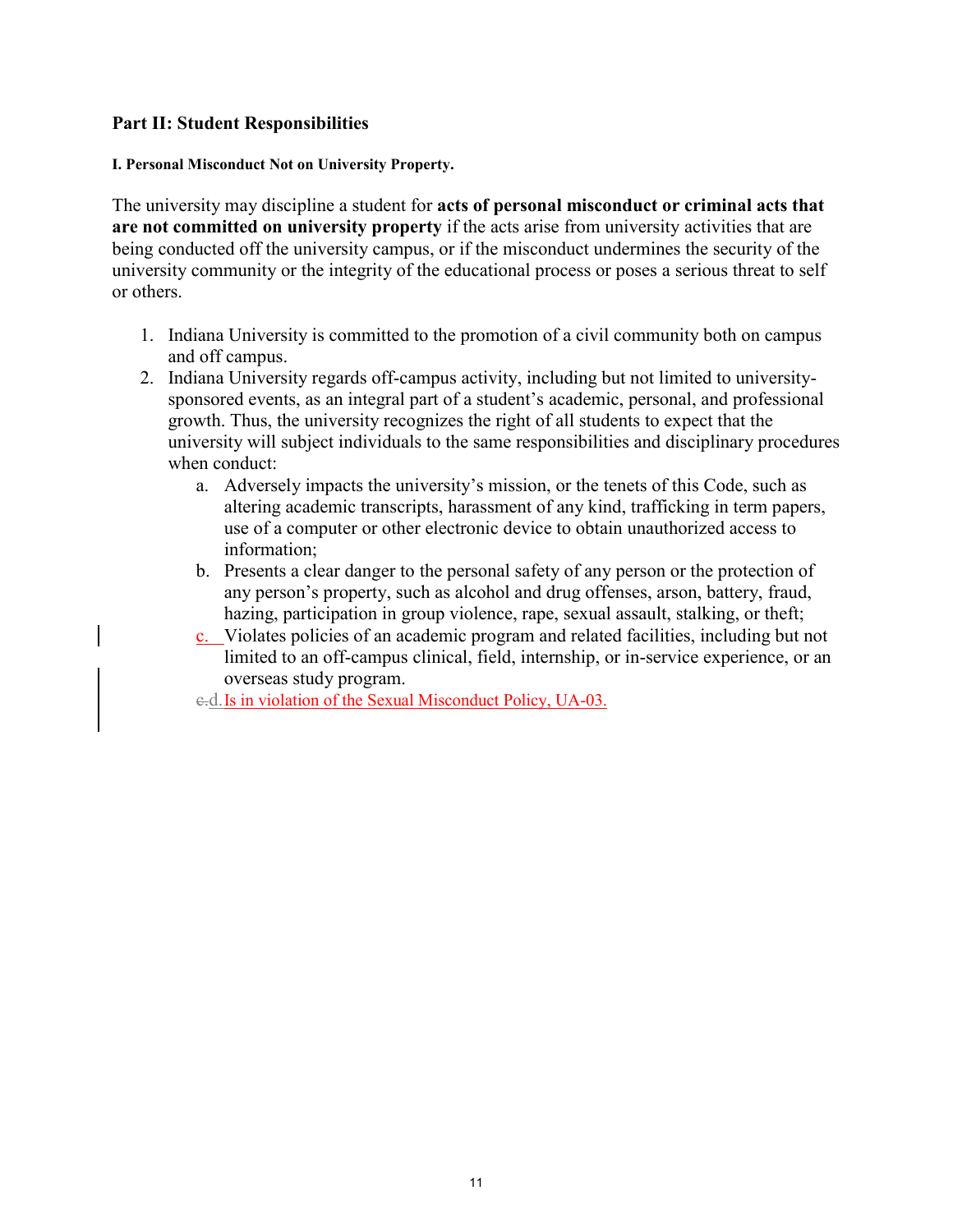#### **Part III: Procedures for Implementation of the Code**

#### **Involvement of Advisors**

A person charged, a victim, or anyone providing testimony is entitled, at his or her expense, to be accompanied by an advisor or support person of his or her choice. An advisor or support person is limited to the role of advising. The advisor or support person may not participate in the proceeding, may not question witnesses, and may not make any statements during the proceeding. Campuses may, however, create procedures to allow a student to have an advisor or support person to speak on the student's behalf at the final appeal hearing.

A student with a disability affecting communication or a student who cannot effectively communicate in the English language may seek a reasonable accommodation from the office of the dean of students to allow an advisor or interpreter to present or translate the proceedings. In cases of sexual misconduct, the involvement of advisors is governed by the [University Sexual Misconduct](http://policies.iu.edu/policies/categories/administration-operations/equal-opportunity/sexual-misconduct.shtml)  [Policy.](http://policies.iu.edu/policies/categories/administration-operations/equal-opportunity/sexual-misconduct.shtml)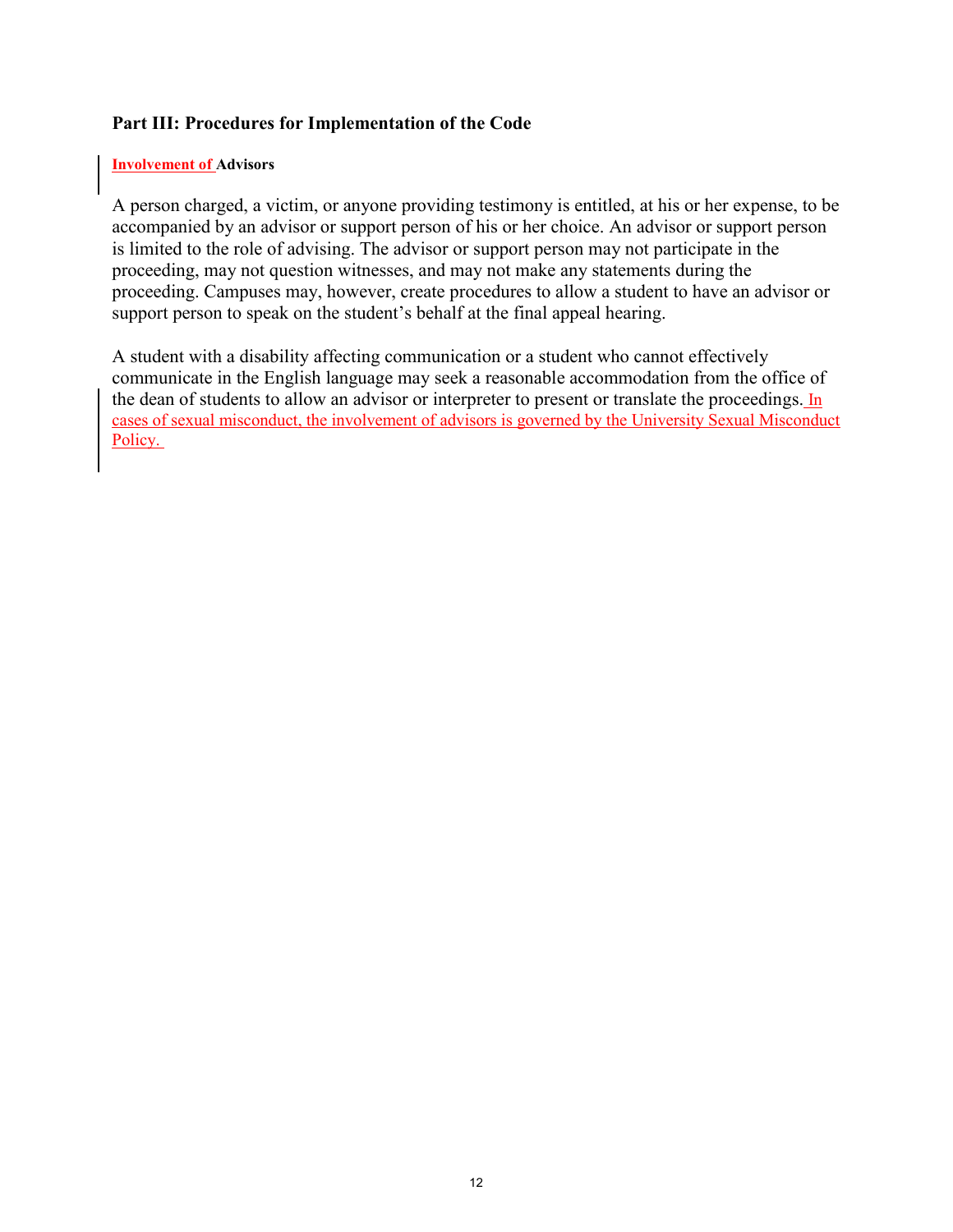# **University-Wide**

University-Wide Procedures found on this page apply to all campuses and supercede any campus-level policies and procedures. Procedures governing areas not covered by University-Wide Procedures may be addressed by each campus.

The University-Wide Procedures will provide for:

- Responding to Incidents Involving Allegations of Sexual Misconduct by or against [Students](http://webtest.iu.edu/~stucode/procedures/iu-wide/sexual-misconduct.html)
- [Responding to Incidents Involving Allegations of Sexual Misconduct by Faculty & Staff](http://webtest.iu.edu/~stucode/procedures/iu-wide/sexual-misconduct-employees.html)
- [Principles for Other Procedures](http://webtest.iu.edu/~stucode/procedures/iu-wide/principles.html)
- [Involvement of Advisors](http://webtest.iu.edu/~stucode/procedures/iu-wide/advisors.html)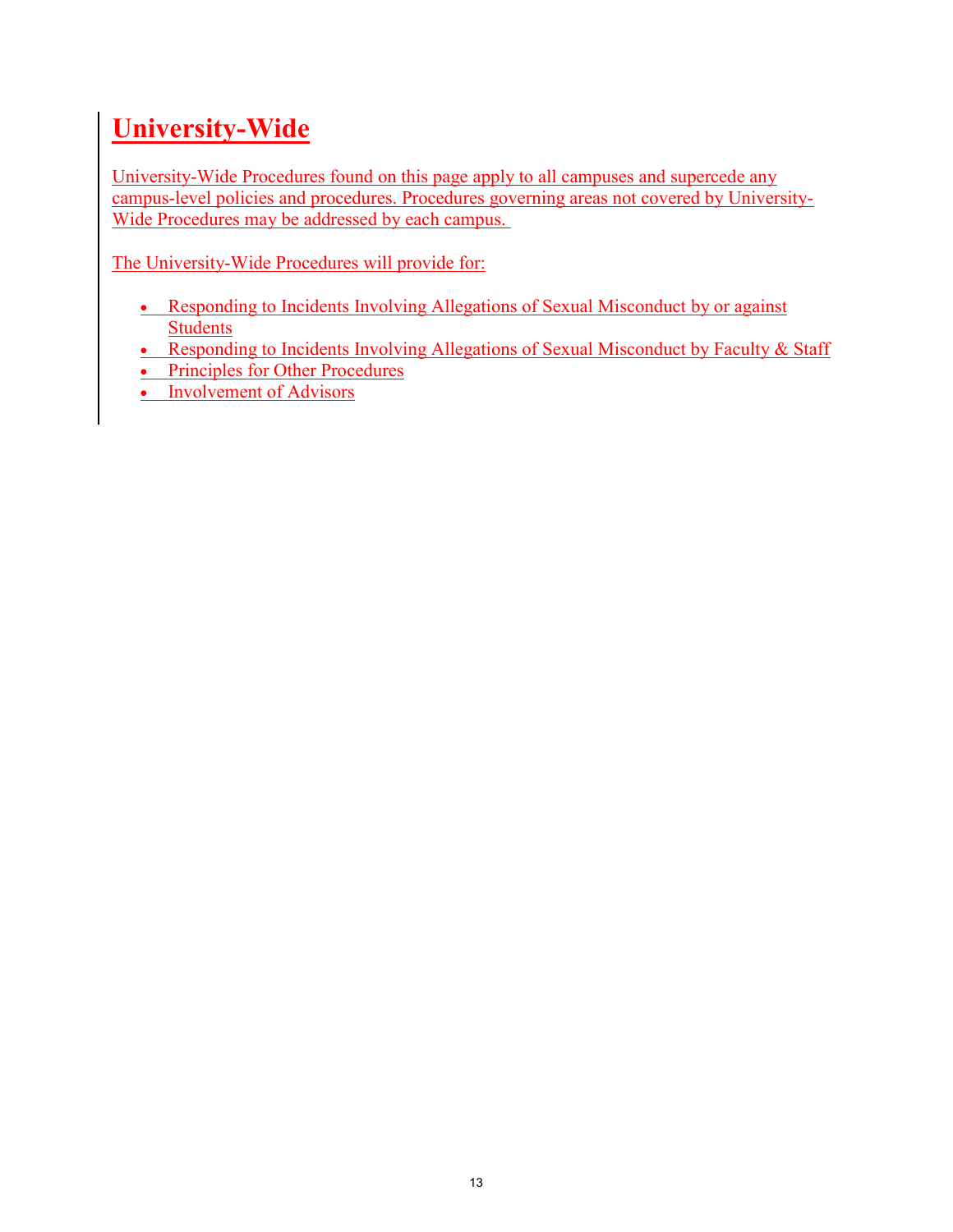# **Part IV: General Provisions, Definitions, Adoption Provisions, and Appendices**

Below is a list of key policies affecting students. For a complete list of university policies, visit the [University Policies website.](http://policies.iu.edu/)

- [Americans with Disabilities Act Policy](http://policies.iu.edu/policies/categories/administration-operations/equal-opportunity/ADA-policy.shtml)
- [Non-Discrimination/Equal Opportunity/Affirmative Action Policy](http://policies.iu.edu/policies/categories/administration-operations/equal-opportunity/Equal-Opportunity-Affirmative-Action.shtml)
- [Sexual Misconduct Policy](http://policies.iu.edu/policies/categories/administration-operations/equal-opportunity/sexual-harassment.shtml)
- [Accommodations for Religious Observances](http://policies.iu.edu/policies/categories/academic-faculty-students/academic-student-affairs/accommodation-for-religious-observances.shtml)
- [Indiana University Policy on Student Records](http://webtest.iu.edu/~stucode/doc/StudentRecords.pdf) (adopted by the University Faculty Council, March 29, 1977; amended, October 2, 2001)
- [Guidelines for Dealing with Disruptive Students in Academic Settings](http://webtest.iu.edu/~stucode/doc/DisruptiveStudents.pdf) (adopted by the University Faculty Council, April 12, 2005)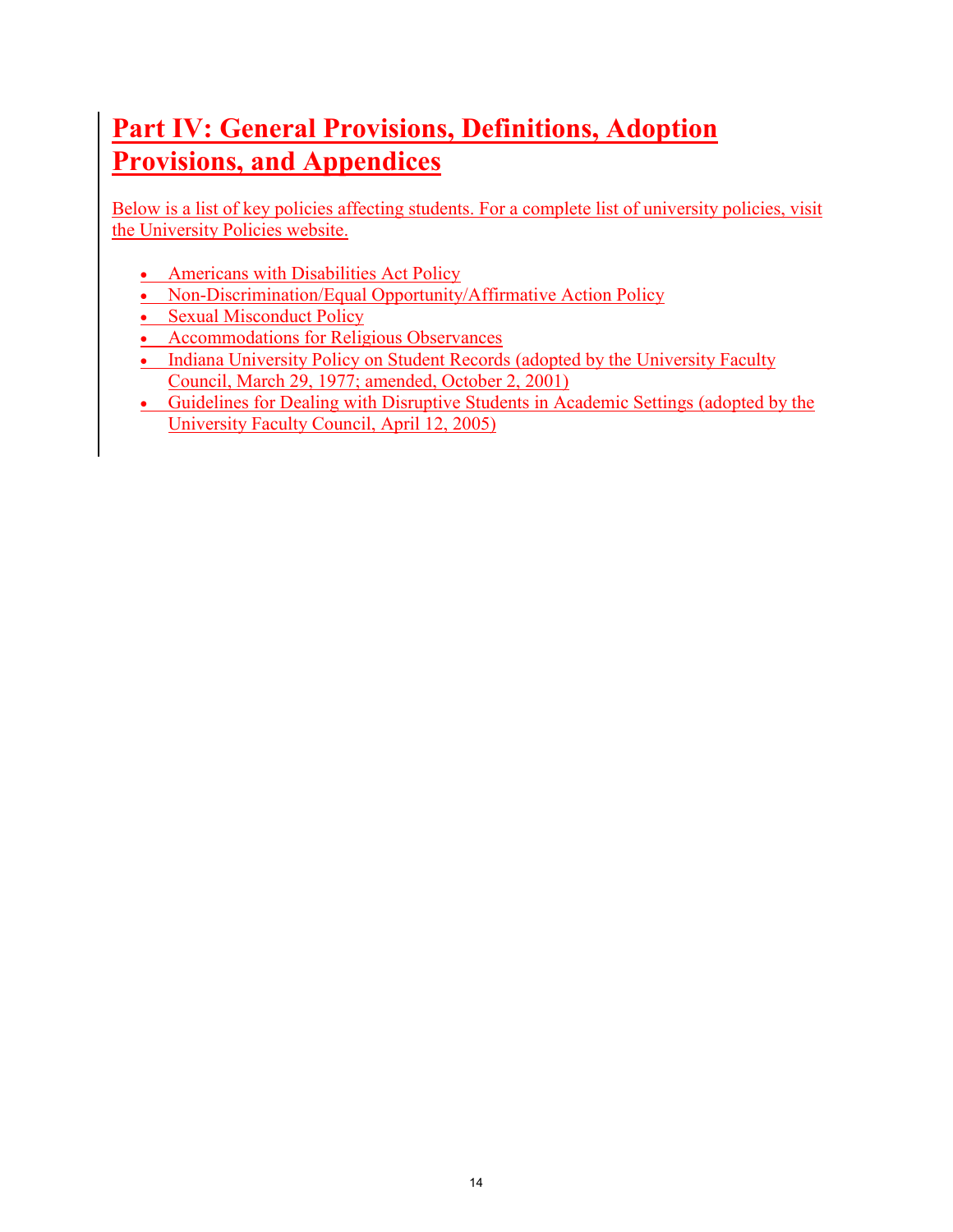#### **A. Definitions**

**Student** 

For purposes of this Code, the term "student" includes the following:

- 1. A person who is admitted or enrolled in any credit-bearing course or program in any school or division of Indiana University.
- 2. A person who is admitted to Indiana University and is present on a campus for the purpose of being enrolled in any credit-bearing course or program in any school or division of Indiana University.
- 3. A person who has been admitted and enrolled in any credit-bearing course or program in any school or division of Indiana University and continues to be associated with Indiana University because of failure to complete the course or the program in which the person was enrolled.
- 4. A person who is not admitted to the university, but who is taking classes to transfer to another university, for personal enrichment, or in preparation to apply to a graduate program.
- 5. Individuals who withdraw after having allegedly committed misconduct, or who are not officially enrolled for a particular term, but who have an expected continued academic relationship with the University, may be considered "students."
- 5.6.For the purposes of this Code, "student" includes all students enrolled on the campuses of Indiana University–Purdue University Indianapolis (IUPUI) or Columbus.

#### **Faculty or Faculty Member**

In this Code, the terms "faculty" or "faculty members" include all who teach and/or do research at the university, including (but not limited to) tenure-track faculty, librarians, holders of research or clinical ranks, lecturers, graduate students with teaching responsibilities, visiting and part-time faculty, and other instructional personnel including coaches, advisors, and counselors.